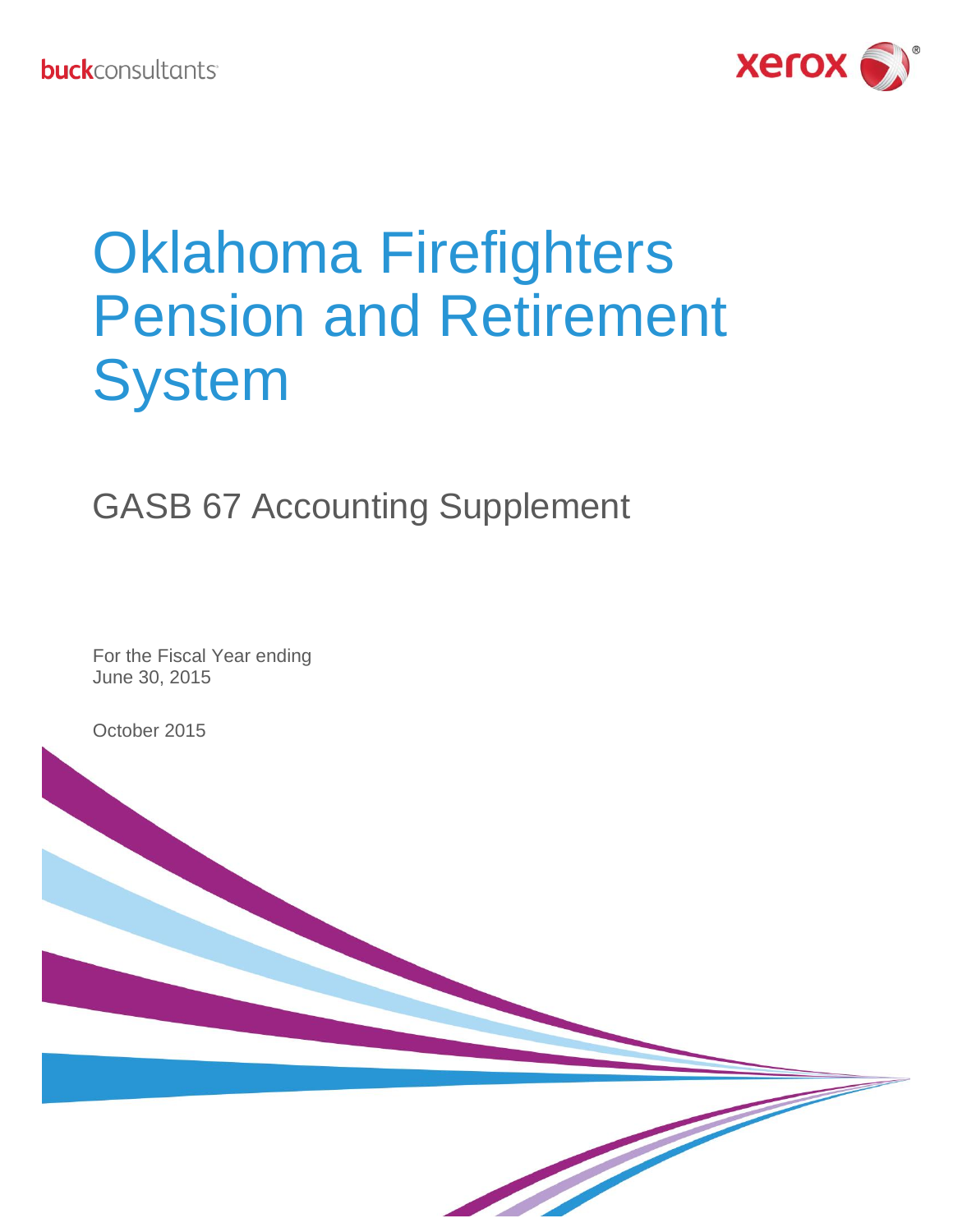

**David Kent** *Director, Retirement*

Buck Consultants LLC 14911 Quorum Drive Suite 200 Dallas, TX 75254-7534

david.kent@xerox.com tel 972.628.6800 fax 972.628.6801

Mr. Robert E. Jones, Jr. Executive Director Oklahoma Firefighters Pension and Retirement System 4545 North Lincoln Blvd., Suite 265 Oklahoma City, OK 73105

Dear Mr. Jones:

October 2015

Buck Consultants, LLC (Buck) was retained to complete this actuarial valuation of the Oklahoma Firefighters Pension and Retirement System. This report presents the results of the GASB 67 accounting valuation for the fiscal year ending June 30, 2015.

#### **Purpose of this Report**

The Board of Trustees of the Fund may use this report for the review of the operation of the plan, and in the preparation of the plan's audited financial statements.

Use of this report for any other purpose or by anyone other than the Board may not be appropriate and may result in mistaken conclusions because of failure to understand applicable assumptions, methods, or inapplicability of the report for that purpose. No one may make any representations or warranties based on any statements or conclusions contained in this report without Buck Consultants' written consent.

Future actuarial measurements may differ significantly from current measurements due to plan experience differing from that anticipated by the economic and demographic assumptions, increases or decreases expected as part of the natural operation of the methodology used for these measurements, and changes in plan provisions or applicable law. An analysis of the potential range of such future differences is beyond the scope of this report.

#### **Recent Guidance**

This report reflects information required pursuant to GASB Statement No. 67, which was issued in 2012. This standard came into effect for the fiscal year that ended June 30, 2014 and will continue to apply for future fiscal years. The corresponding standard covering employers' accounting and financial reporting (GASB Statement No. 68) will be implemented for fiscal years beginning after June 15, 2014.

#### **Data Used**

Buck performed the valuation using participant and financial data supplied by the Board of Trustees. Buck did not audit the data, although they were reviewed for reasonableness and consistency with the prior year data. The results of the valuation are dependent on the accuracy of the data.

#### **Actuarial Certification**

The Board of Trustees selected the actuarial methods and assumptions used in this valuation. The Board has sole authority to determine the expected investment return and other actuarial assumptions. In our opinion, the actuarial assumptions used are appropriate for purposes of the valuation and are reasonably related to the experience of the Fund and to reasonable long-term expectations.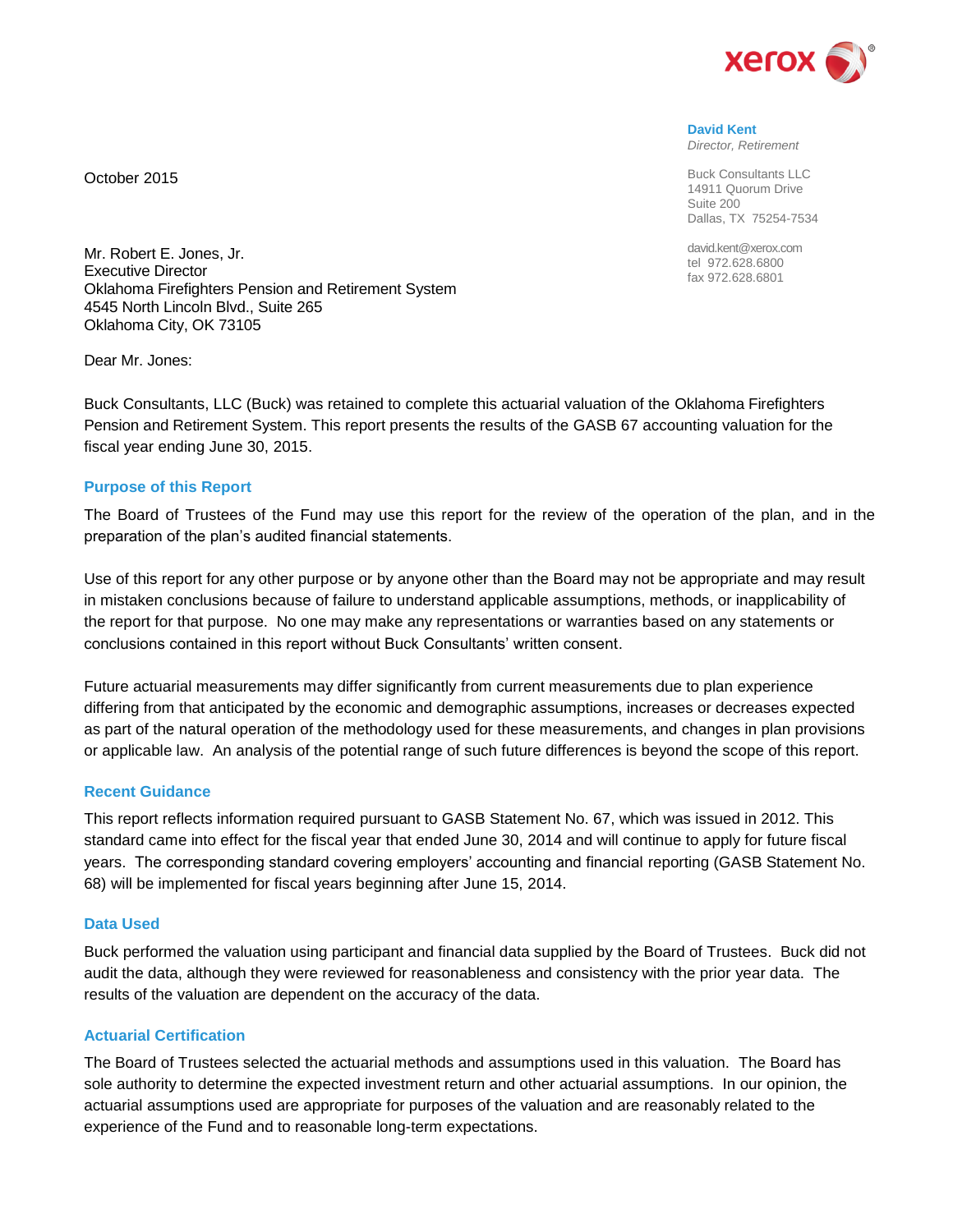

Mr. Robert E. Jones, Jr. October 2015

We are Members of the American Academy of Actuaries and meet the Qualification Standards of the American Academy of Actuaries to render the actuarial opinions contained in this report. This report has been prepared in accordance with all applicable Actuarial Standards of Practice, and we are available to answer questions about it.

Respectfully submitted,

BUCK CONSULTANTS, LLC

David Kent, FSA, EA, MAAA Director, Consulting Actuary

Marshall Tett, A.S.A. Consultant, Retirement

DLD/MT/km OFP\VAL\2015 GASB.DOCX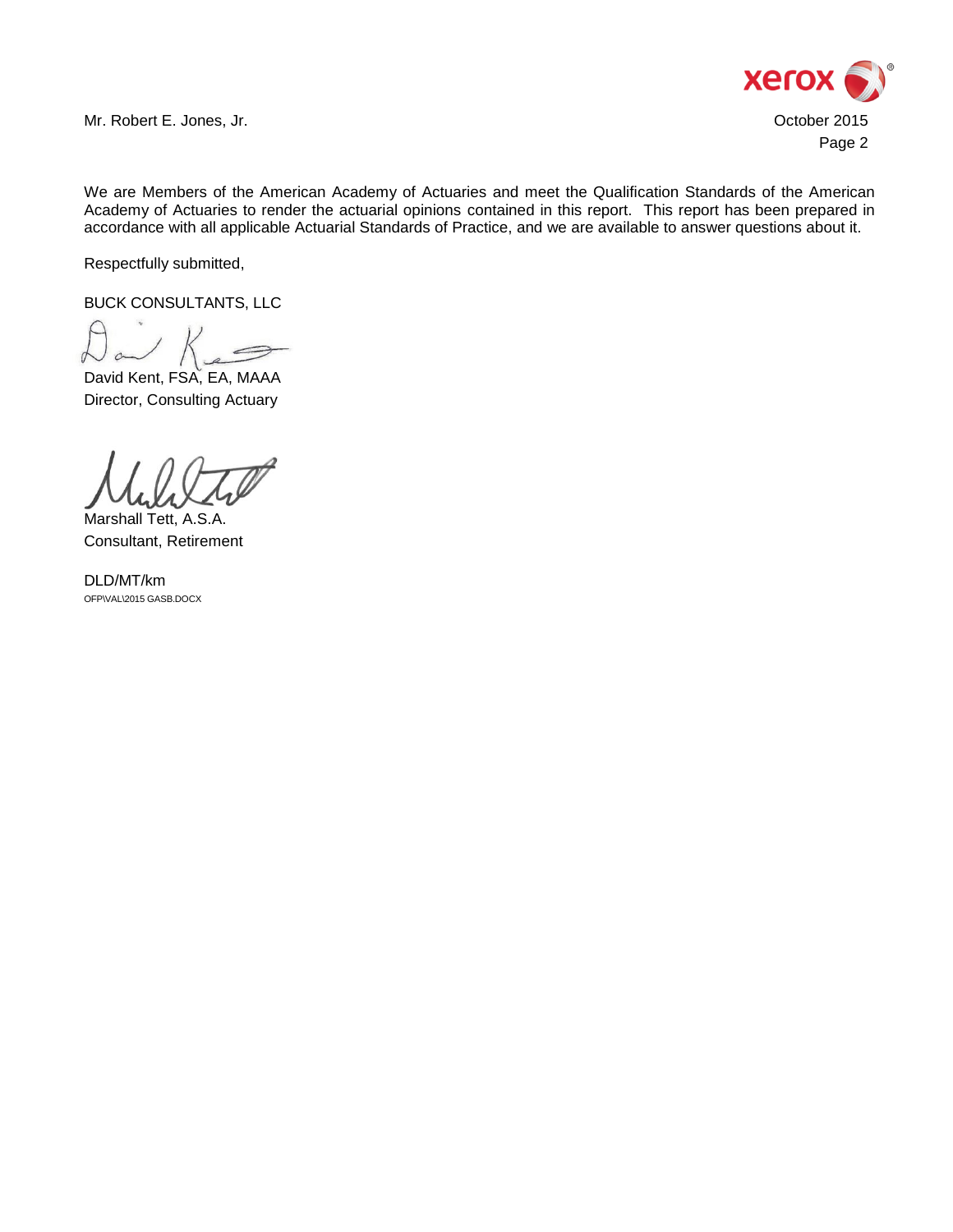

#### **Net Pension Liability**

The components of the net pension liability at June 30, 2015, were as follows:

| Total pension liability                                                       | \$ 3.344.974.631 |
|-------------------------------------------------------------------------------|------------------|
| Plan fiduciary net position                                                   | (2,283,566,382)  |
| State's net pension liability                                                 | 1,061,408,249    |
| Plan fiduciary net position as a<br>percentage of the total pension liability | 68.27%           |

#### **Actuarial assumptions**

The total pension liability was determined by an actuarial valuation as of June 30, 2015, using the following actuarial assumptions, applied to all periods included in the measurement:

| <b>Actuarial Assumptions</b> |                                                                                                                                               |
|------------------------------|-----------------------------------------------------------------------------------------------------------------------------------------------|
| Inflation                    | 3.00%                                                                                                                                         |
| Investment rate of return    | 7.50%, net of pension plan investment expenses.<br>This is based on an average inflation rate of 3.00%<br>and a real rate of return of 4.50%. |

Please see Section 3 of the July, 1, 2015, funding valuation report for a description of the other assumptions used.

#### **Discount rate**

The discount rate used to measure the total pension liability was 7.50%. The projection of cash flows used to determine the discount rate assumed that the Fund's contributions will continue to follow the current funding policy. Total covered employee payroll is assumed to grow at 4% per year. The total statewide insurance premium tax is assumed to grow at 3% per year. In addition, the allocation of the tax to the System is assumed to be 36% for the entire projection period. The Normal Cost Rate for future members is assumed to be 21.46% for all years. Based on those assumptions, the pension plan's fiduciary net position was projected to be available to make all projected future benefit payments of current plan members for all future years and hence, the blended GASB discount rate is equal to the longterm rate of return of 7.50%. Therefore, the long-term expected rate of return on pension plan investments of 7.50% was applied to all periods of projected benefit payments to determine the total pension liability. The long-term expected rate of return remained at 7.50% to reflect the expected asset allocation.

#### **Sensitivity of the net pension liability to changes in the discount rate**

The following presents the net pension liability, calculated using the discount rate of 7.50%, as well as what the Fund's net pension liability would be if it were calculated using a discount rate that is 1 percentage-point lower (6.50%) or 1-percentage-point higher (8.50%) than the current rate:

|                       | $1\%$           | <b>Current</b>       | $1\%$           |
|-----------------------|-----------------|----------------------|-----------------|
|                       | <b>Decrease</b> | <b>Discount Rate</b> | <b>Increase</b> |
|                       | $(6.50\%)$      | $(7.50\%)$           | $(8.50\%)$      |
| Net Pension Liability | \$1,378,127,473 | \$1,061,408,249      | \$795,774,620   |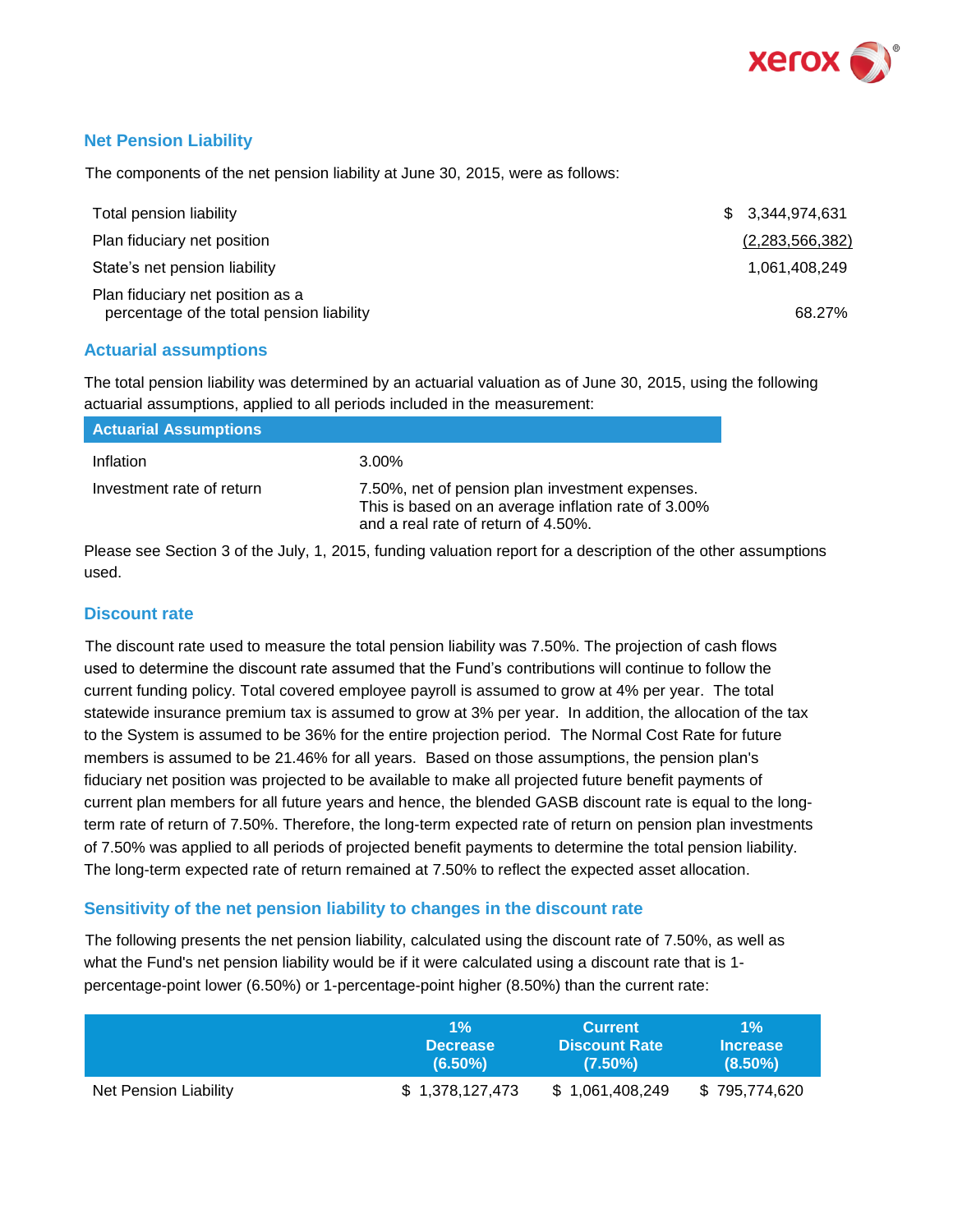

# **Schedule of Changes in the Fund's Net Pension Liability and Related Ratios**

I

|                                                                            | 2015                |
|----------------------------------------------------------------------------|---------------------|
| <b>Total pension liability</b>                                             |                     |
| Service cost                                                               | \$<br>61,193,365    |
| Interest                                                                   | 239,652,841         |
| Changes of benefit terms                                                   | 0                   |
| Differences between expected and actual experience                         | 1,225,109           |
| Changes of assumptions                                                     | 0                   |
|                                                                            | (182, 549, 070)     |
| Benefit payments                                                           |                     |
| Net change in total pension liability                                      | \$<br>119,522,245   |
| Total pension liability-beginning                                          | \$<br>3,225,452,386 |
| Total pension liability-ending (a)                                         | \$<br>3,344,974,631 |
| <b>Plan fiduciary net pension</b>                                          |                     |
|                                                                            | \$                  |
| Contributions-employer                                                     | 130,111,642         |
| Contributions-employee                                                     | 24,310,588          |
| Net investment income                                                      | 116,617,766         |
| Benefit payments, including refunds of employee contributions              | (182, 549, 070)     |
| Administrative expense                                                     | (2,029,087)         |
| Other (Professional services)                                              | 0                   |
| Net change in plan fiduciary net position                                  | \$<br>86,461,839    |
| Plan fiduciary net position-beginning                                      | \$<br>2,197,104,543 |
| Plan fiduciary net position-ending (b)                                     | 2,283,566,382       |
| State's net pension liability-ending (a)-(b)                               | \$<br>1,061,408,249 |
| Plan fiduciary net position as a percentage of the total pension liability | 68.27%              |
|                                                                            |                     |
| Covered-employee payroll                                                   | \$<br>270,535,966   |
| Net pension liability as a percentage of covered-employee payroll          | 392.34%             |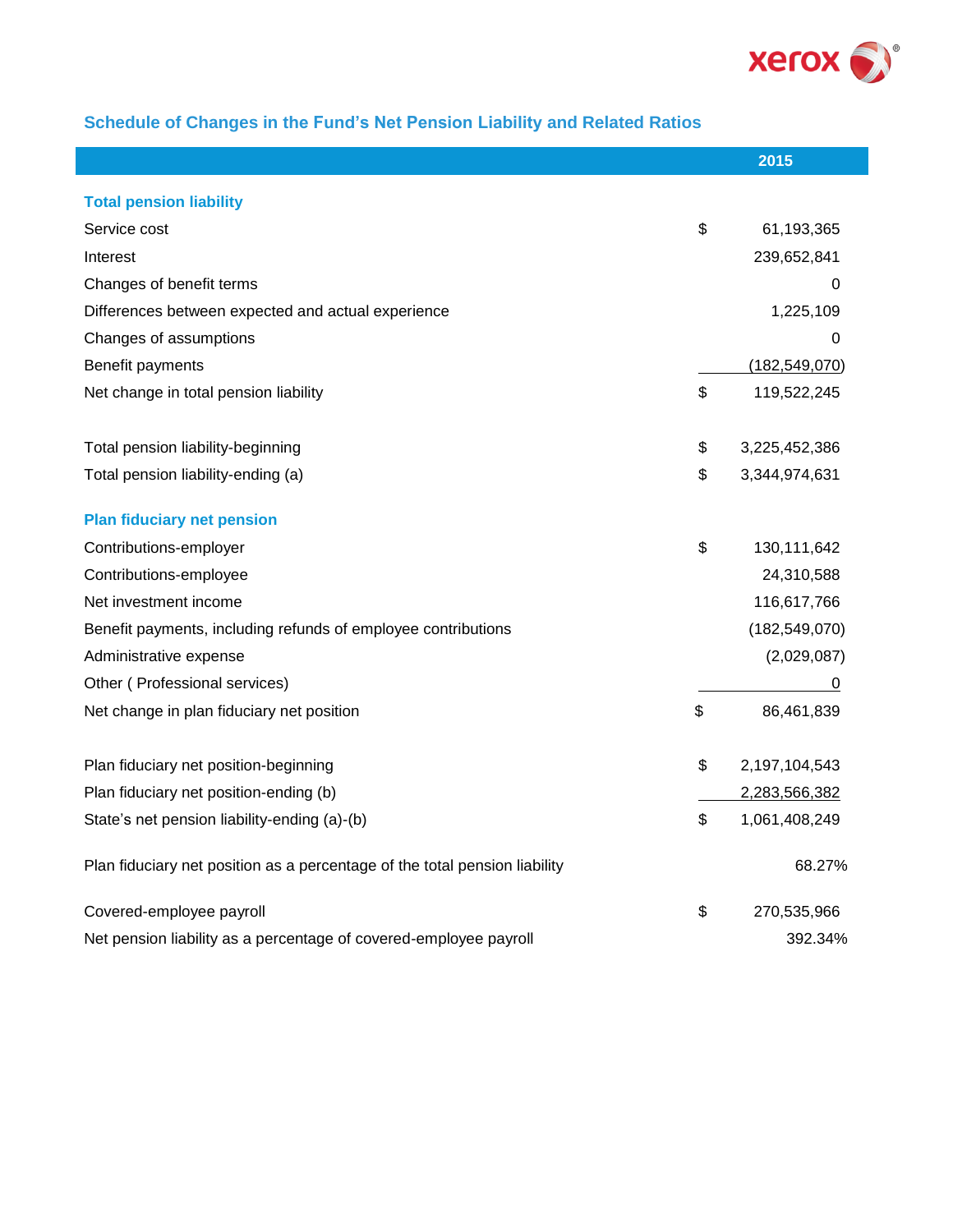

#### **Schedule of Fund Contributions**

|                                                                     | 2015          |
|---------------------------------------------------------------------|---------------|
| Actuarially determined contribution                                 | \$142,494,951 |
| Contributions related to the actuarially<br>determined contribution | \$120,237,245 |
| Contribution deficiency (excess)                                    | \$ 22,257,706 |

#### **Plan membership**

Please see Section 3 of the July, 1, 2015, funding valuation report for a description of the plan membership.

#### **Benefits provided**

Please see Section 3 of the July, 1, 2015, funding valuation report for a summary of plan provisions.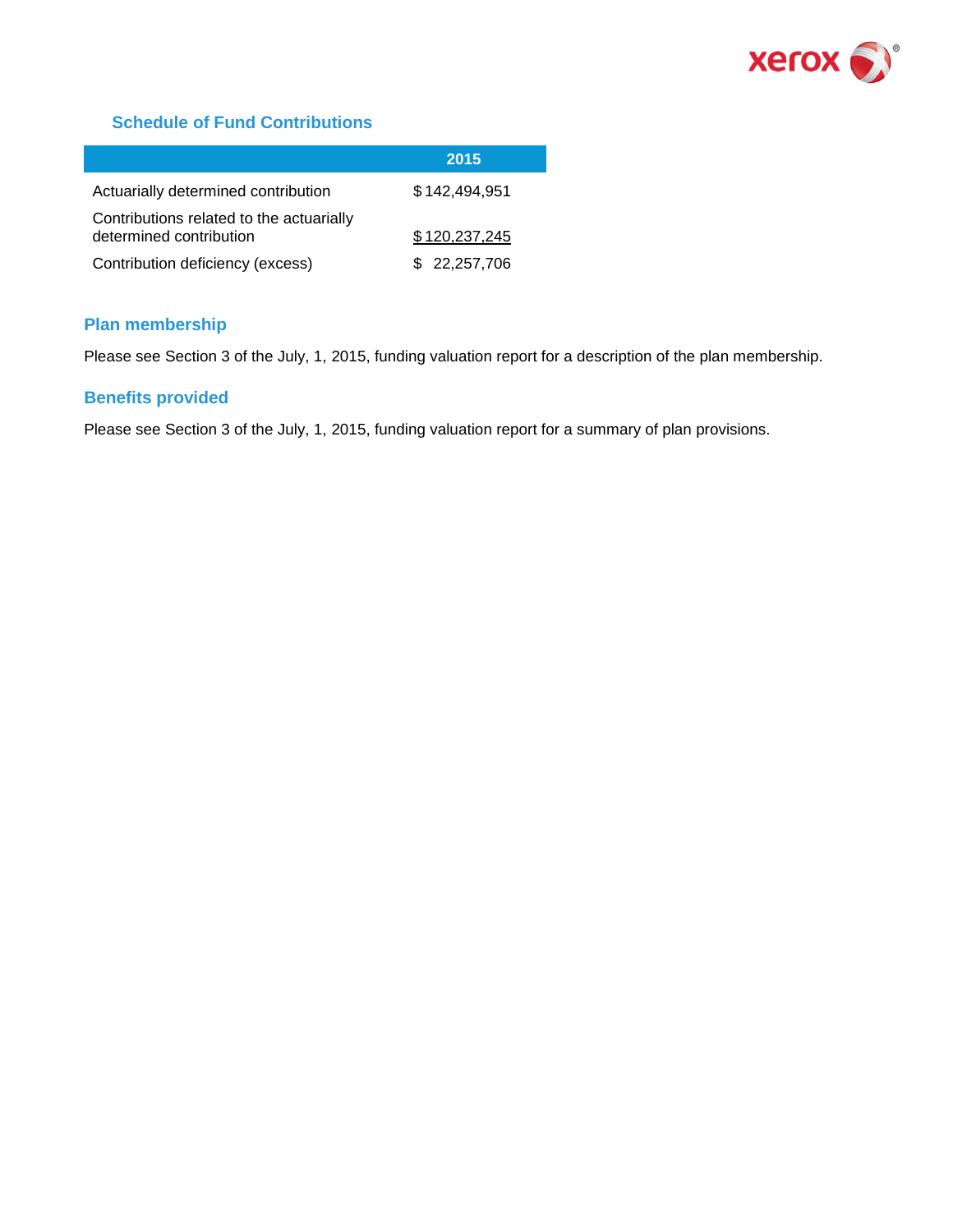

# **Table 1 - Projection of Fiduciary Net Position**

| <b>Fiscal Year</b><br>Ending 6/30 | <b>Beginning Fiduciary</b><br><b>Net Position</b> | <b>Member</b><br><b>Contributions</b> | <b>Employer</b><br><b>Contributions</b> | <b>Benefit</b><br><b>Payments</b> | <b>Expenses</b> | <b>Investment</b><br><b>Earnings</b> | <b>Ending Fiduciary</b><br><b>Net Position</b> |
|-----------------------------------|---------------------------------------------------|---------------------------------------|-----------------------------------------|-----------------------------------|-----------------|--------------------------------------|------------------------------------------------|
| 2015                              | \$2,197,104,543                                   | \$23,899,679                          | \$120,654,849                           | \$206,233,718                     | \$3,017,752     | \$162,400,565                        | \$2,294,808,166                                |
| 2016                              | 2,294,808,166                                     | 23,852,913                            | 123,258,010                             | 218,836,370                       | 3,108,285       | 169,355,079                          | 2,389,329,513                                  |
| 2017                              | 2,389,329,513                                     | 23,835,395                            | 125,983,338                             | 231,830,772                       | 3,201,534       | 176,061,974                          | 2,480,177,914                                  |
| 2018                              | 2,480,177,914                                     | 23,817,550                            | 128,792,401                             | 245,817,497                       | 3,297,580       | 182,459,825                          | 2,566,132,613                                  |
| 2019                              | 2,566,132,613                                     | 23,791,226                            | 131,676,509                             | 260,519,507                       | 3,396,507       | 188,466,656                          | 2,646,150,990                                  |
| 2020                              | 2,646,150,990                                     | 23,706,754                            | 134,569,569                             | 276,886,920                       | 3,498,402       | 193,965,018                          | 2,718,007,009                                  |
| 2021                              | 2,718,007,009                                     | 23,485,036                            | 137,364,834                             | 294,064,419                       | 3,603,354       | 198,812,608                          | 2,780,001,714                                  |
| 2022                              | 2,780,001,714                                     | 23,263,109                            | 140,254,868                             | 312,404,916                       | 3,711,455       | 202,881,140                          | 2,830,284,460                                  |
| 2023                              | 2,830,284,460                                     | 23,009,918                            | 143,199,604                             | 332,119,672                       | 3,822,799       | 206,021,416                          | 2,866,572,927                                  |
| 2024                              | 2,866,572,927                                     | 22,707,301                            | 146,176,926                             | 353,757,659                       | 3,937,483       | 208,040,561                          | 2,885,802,573                                  |
| 2025                              | 2,885,802,573                                     | 22,313,112                            | 149,131,598                             | 223,771,925                       | 4,055,607       | 214,359,060                          | 3,043,778,811                                  |
| 2026                              | 3,043,778,811                                     | 21,801,749                            | 152,031,389                             | 233,276,169                       | 4,177,275       | 225,940,780                          | 3,206,099,285                                  |
| 2027                              | 3,206,099,285                                     | 21,221,530                            | 154,946,506                             | 243,379,653                       | 4,302,593       | 237,824,145                          | 3,372,409,220                                  |
| 2028                              | 3,372,409,220                                     | 20,586,564                            | 157,899,901                             | 253,787,577                       | 4,431,671       | 249,994,765                          | 3,542,671,202                                  |
| 2029                              | 3,542,671,202                                     | 19,922,367                            | 160,930,418                             | 264,917,005                       | 4,564,621       | 262,436,843                          | 3,716,479,204                                  |
| 2030                              | 3,716,479,204                                     | 19,187,590                            | 163,984,447                             | 277,119,376                       | 4,701,560       | 275,103,484                          | 3,892,933,789                                  |
| 2031                              | 3,892,933,789                                     | 18,370,071                            | 167,048,895                             | 290,087,765                       | 4,842,607       | 287,937,598                          | 4,071,359,981                                  |
| 2032                              | 4,071,359,981                                     | 17,483,199                            | 170,146,163                             | 304,309,992                       | 4,987,885       | 300,871,912                          | 4,250,563,378                                  |
| 2033                              | 4,250,563,378                                     | 16,387,666                            | 173,087,366                             | 319,707,730                       | 5,137,522       | 313,807,642                          | 4,429,000,800                                  |
| 2034                              | 4,429,000,800                                     | 15,165,496                            | 175,990,172                             | 336,819,008                       | 5,291,648       | 326,616,585                          | 4,604,662,397                                  |
| 2035                              | 4,604,662,397                                     | 13,910,742                            | 178,989,027                             | 344,034,442                       | 5,450,397       | 339,583,894                          | 4,787,661,221                                  |
| 2036                              | 4,787,661,221                                     | 12,731,545                            | 182,238,010                             | 351,179,698                       | 5,613,909       | 353,115,895                          | 4,978,953,064                                  |
| 2037                              | 4,978,953,064                                     | 11,594,573                            | 185,695,483                             | 358,707,568                       | 5,782,326       | 367,264,836                          | 5,179,018,062                                  |
| 2038                              | 5,179,018,062                                     | 10,348,567                            | 189,156,679                             | 366,550,983                       | 5,955,796       | 382,056,081                          | 5,388,072,610                                  |
| 2039                              | 5,388,072,610                                     | 9,014,786                             | 192,655,817                             | 374,515,306                       | 6,134,470       | 397,515,063                          | 5,606,608,500                                  |
| 2040                              | 5,606,608,500                                     | 7,739,907                             | 196,400,904                             | 381,458,388                       | 6,318,504       | 413,733,778                          | 5,836,706,197                                  |
| 2041                              | 5,836,706,197                                     | 6,497,167                             | 200,359,982                             | 388,103,344                       | 6,508,059       | 430,839,465                          | 6,079,791,408                                  |
| 2042                              | 6,079,791,408                                     | 5,375,784                             | 204,661,820                             | 393,636,647                       | 6,703,301       | 448,977,030                          | 6,338,466,094                                  |
| 2043                              | 6,338,466,094                                     | 4,377,105                             | 209,313,700                             | 398,116,446                       | 6,904,400       | 468,339,789                          | 6,615,475,842                                  |
| 2044                              | 6,615,475,842                                     | 3,425,642                             | 214,216,700                             | 400,661,291                       | 7,111,532       | 489,159,691                          | 6,914,505,052                                  |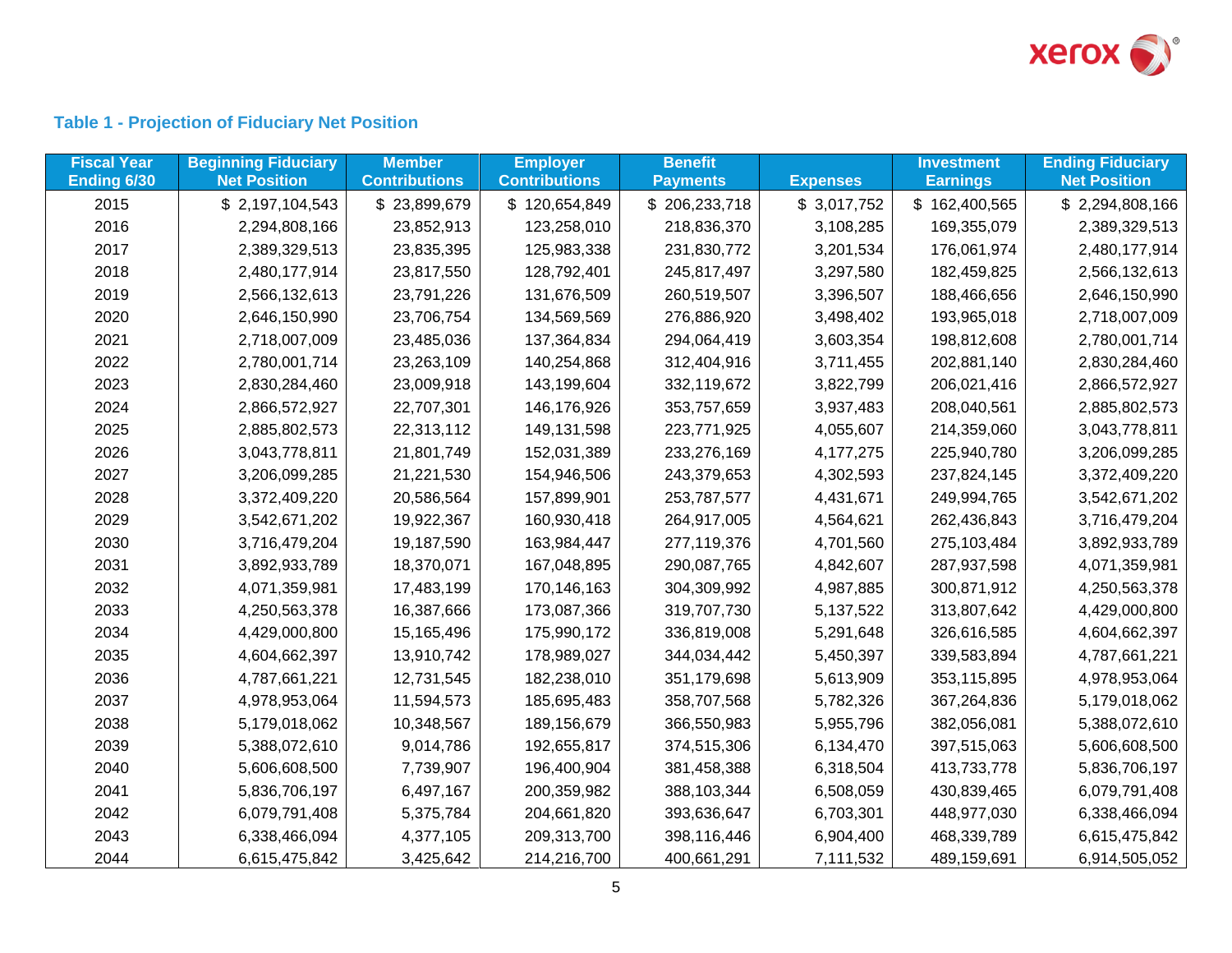

# **Table 1 - Projection of Fiduciary Net Position**

| <b>Fiscal Year</b> | <b>Beginning Fiduciary</b> | <b>Member</b>        | <b>Employer</b>      | <b>Benefit</b>  |                 | <b>Investment</b> | <b>Ending Fiduciary</b> |
|--------------------|----------------------------|----------------------|----------------------|-----------------|-----------------|-------------------|-------------------------|
| Ending 6/30        | <b>Net Position</b>        | <b>Contributions</b> | <b>Contributions</b> | <b>Payments</b> | <b>Expenses</b> | <b>Earnings</b>   | <b>Net Position</b>     |
| 2045               | 6,914,505,052              | 2,605,582            | 219,493,133          | 400,248,722     | 7,324,878       | 511,758,310       | 7,240,788,477           |
| 2046               | 7,240,788,477              | 2,013,560            | 225, 282, 725        | 398,650,148     | 7,544,624       | 536,471,724       | 7,598,361,714           |
| 2047               | 7,598,361,714              | 1,536,088            | 231,434,487          | 397,917,824     | 7,770,963       | 563,517,287       | 7,989,160,789           |
| 2048               | 7,989,160,789              | 964,997              | 237,666,541          | 397,543,386     | 8,004,092       | 593,040,869       | 8,415,285,718           |
| 2049               | 8,415,285,718              | 418,928              | 244,149,656          | 396,032,622     | 8,244,215       | 625,265,641       | 8,880,843,106           |
| 2050               | 8,880,843,106              | 130,516              | 251,212,625          | 391,694,990     | 8,491,541       | 660,582,512       | 9,392,582,228           |
| 2051               | 9,392,582,228              |                      | 258,724,266          | 381,275,400     | 8,746,287       | 699,609,024       | 9,960,893,831           |
| 2052               | 9,960,893,831              |                      | 266,653,824          | 372,842,349     | 9,008,676       | 742,825,238       | 10,588,521,868          |
| 2053               | 10,588,521,868             |                      | 274,827,983          | 363,713,643     | 9,278,936       | 790,524,517       | 11,280,881,789          |
| 2054               | 11,280,881,789             |                      | 283,254,348          | 352,162,264     | 9,557,304       | 843,176,882       | 12,045,593,451          |
| 2055               | 12,045,593,451             |                      | 291,940,764          | 340,195,536     | 9,844,023       | 901,280,192       | 12,888,774,848          |
| 2056               | 12,888,774,848             |                      | 300,895,325          | 328,900,495     | 10,139,344      | 965,253,554       | 13,815,883,888          |
| 2057               | 13,815,883,888             |                      | 310,126,376          | 315,402,476     | 10,443,524      | 1,035,612,462     | 14,835,776,726          |
| 2058               | 14,835,776,726             |                      | 319,642,526          | 298,017,453     | 10,756,830      | 1,113,083,445     | 15,959,728,414          |
| 2059               | 15,959,728,414             |                      | 329,452,655          | 279,460,243     | 11,079,535      | 1,198,412,484     | 17, 197, 053, 775       |
| 2060               | 17, 197, 053, 775          |                      | 339,565,922          | 260,044,149     | 11,411,921      | 1,292,286,978     | 18,557,450,605          |
| 2061               | 18,557,450,605             |                      | 349,991,775          | 241,326,765     | 11,754,279      | 1,395,377,249     | 20,049,738,585          |
| 2062               | 20,049,738,585             |                      | 360,739,957          | 223,526,908     | 12,106,907      | 1,508,337,061     | 21,683,181,788          |
| 2063               | 21,683,181,788             |                      | 371,820,523          | 205,607,992     | 12,470,114      | 1,631,899,748     | 23,468,823,953          |
| 2064               | 23,468,823,953             |                      | 383,243,840          | 189,012,851     | 12,844,217      | 1,766,840,832     | 25,417,051,557          |
| 2065               | 25,417,051,557             |                      | 395,020,606          | 175,260,145     | 13,229,544      | 1,913,883,762     | 27,537,466,236          |
| 2066               | 27,537,466,236             |                      | 407, 161, 852        | 162,601,762     | 13,626,430      | 2,073,813,423     | 29,842,213,319          |
| 2067               | 29,842,213,319             |                      | 419,678,961          | 148,128,148     | 14,035,223      | 2,247,648,256     | 32,347,377,165          |
| 2068               | 32,347,377,165             |                      | 432,583,673          | 133,570,933     | 14,456,280      | 2,436,531,244     | 35,068,464,869          |
| 2069               | 35,068,464,869             |                      | 445,888,101          | 122,561,583     | 14,889,968      | 2,641,492,137     | 38,018,393,556          |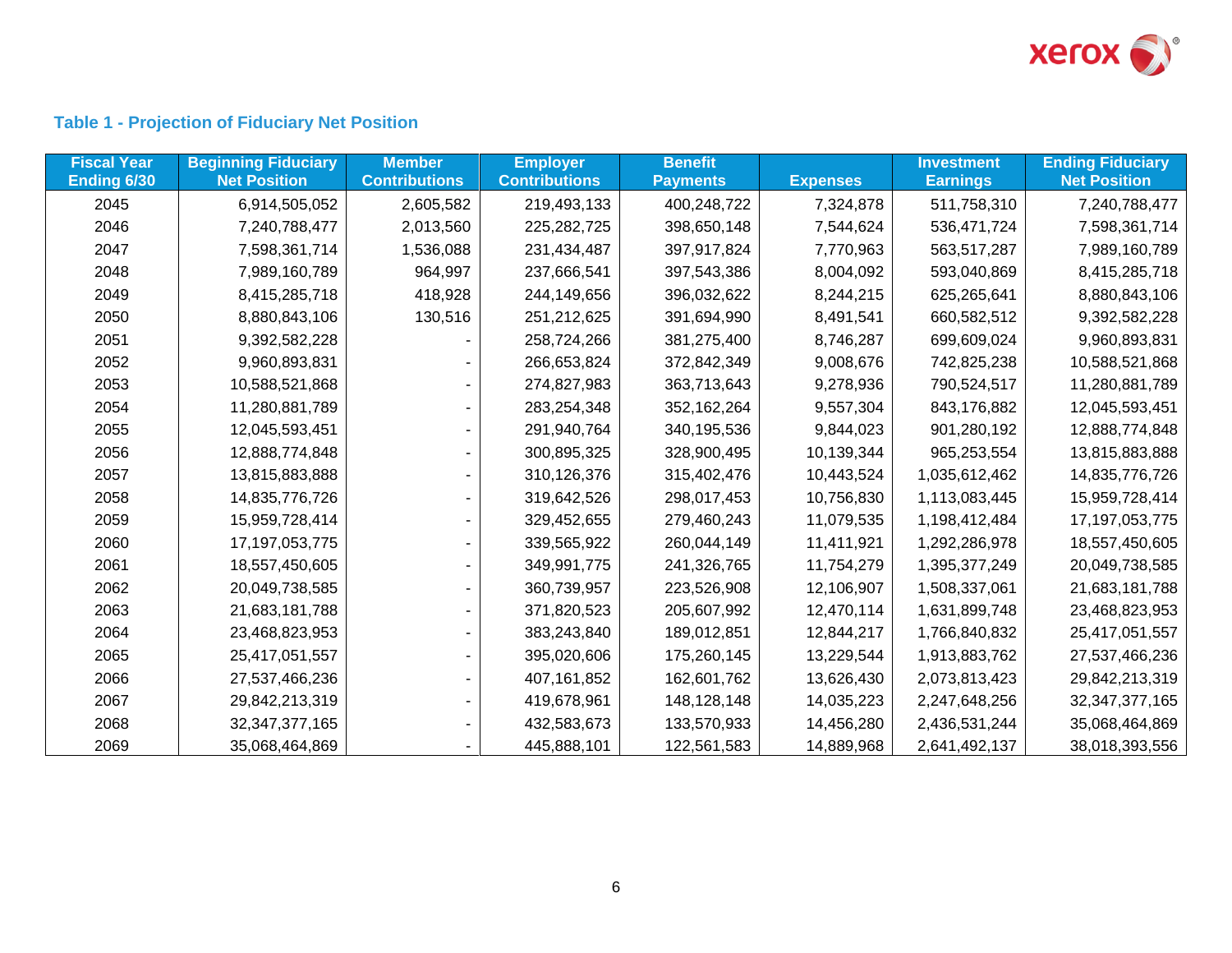#### **Table 2: Actuarial Present Value of Projected Benefit Payments**

|                                   |                                                   |                                   | <b>Benefit Payments</b>         |                                   | <b>Present Value of Benefit Payments</b> |                                     |                                                        |  |
|-----------------------------------|---------------------------------------------------|-----------------------------------|---------------------------------|-----------------------------------|------------------------------------------|-------------------------------------|--------------------------------------------------------|--|
| <b>Fiscal Year</b><br>Ending 6/30 | <b>Beginning Fiduciary</b><br><b>Net Position</b> | <b>Benefit</b><br><b>Payments</b> | <b>Funded</b><br><b>Portion</b> | <b>Unfunded</b><br><b>Portion</b> | <b>Funded Portion</b><br>at 7.50%        | <b>Unfunded</b><br>Portion at 3.73% | <b>Using a Single Discount</b><br><b>Rate of 7.50%</b> |  |
| 2015                              | \$2,197,104,543                                   | \$206,233,718                     | \$206,233,718                   | \$0                               | \$198,909,460                            | \$0                                 | \$198,909,460                                          |  |
| 2016                              | 2,294,808,166                                     | 218,836,370                       | 218,836,370                     | 0                                 | 196,339,105                              | $\Omega$                            | 196,339,105                                            |  |
| 2017                              | 2,389,329,513                                     | 231,830,772                       | 231,830,772                     | 0                                 | 193,486,166                              | $\Omega$                            | 193,486,166                                            |  |
| 2018                              | 2,480,177,914                                     | 245,817,497                       | 245,817,497                     | 0                                 | 190,846,046                              | 0                                   | 190,846,046                                            |  |
| 2019                              | 2,566,132,613                                     | 260,519,507                       | 260,519,507                     | 0                                 | 188,149,106                              | $\Omega$                            | 188,149,106                                            |  |
| 2020                              | 2,646,150,990                                     | 276,886,920                       | 276,886,920                     | 0                                 | 186,018,393                              | 0                                   | 186,018,393                                            |  |
| 2021                              | 2,718,007,009                                     | 294,064,419                       | 294,064,419                     | 0                                 | 183,775,436                              | 0                                   | 183,775,436                                            |  |
| 2022                              | 2,780,001,714                                     | 312,404,916                       | 312,404,916                     | 0                                 | 181,616,113                              | $\Omega$                            | 181,616,113                                            |  |
| 2023                              | 2,830,284,460                                     | 332,119,672                       | 332,119,672                     | 0                                 | 179,606,750                              | $\boldsymbol{0}$                    | 179,606,750                                            |  |
| 2024                              | 2,866,572,927                                     | 353,757,659                       | 353,757,659                     | 0                                 | 177,961,247                              | 0                                   | 177,961,247                                            |  |
| 2025                              | 2,885,802,573                                     | 223,771,925                       | 223,771,925                     | 0                                 | 104,716,887                              | 0                                   | 104,716,887                                            |  |
| 2026                              | 3,043,778,811                                     | 233,276,169                       | 233,276,169                     | $\Omega$                          | 101,548,388                              | 0                                   | 101,548,388                                            |  |
| 2027                              | 3,206,099,285                                     | 243,379,653                       | 243,379,653                     | 0                                 | 98,554,955                               | 0                                   | 98,554,955                                             |  |
| 2028                              | 3,372,409,220                                     | 253,787,577                       | 253,787,577                     | 0                                 | 95,599,604                               | 0                                   | 95,599,604                                             |  |
| 2029                              | 3,542,671,202                                     | 264,917,005                       | 264,917,005                     | 0                                 | 92,829,734                               | 0                                   | 92,829,734                                             |  |
| 2030                              | 3,716,479,204                                     | 277,119,376                       | 277,119,376                     | 0                                 | 90,330,767                               | 0                                   | 90,330,767                                             |  |
| 2031                              | 3,892,933,789                                     | 290,087,765                       | 290,087,765                     | 0                                 | 87,960,918                               | 0                                   | 87,960,918                                             |  |
| 2032                              | 4,071,359,981                                     | 304,309,992                       | 304,309,992                     | 0                                 | 85,835,727                               | $\Omega$                            | 85,835,727                                             |  |
| 2033                              | 4,250,563,378                                     | 319,707,730                       | 319,707,730                     | 0                                 | 83,887,364                               | $\Omega$                            | 83,887,364                                             |  |
| 2034                              | 4,429,000,800                                     | 336,819,008                       | 336,819,008                     | 0                                 | 82,211,304                               | 0                                   | 82,211,304                                             |  |
| 2035                              | 4,604,662,397                                     | 344,034,442                       | 344,034,442                     | 0                                 | 78,113,915                               | 0                                   | 78,113,915                                             |  |
| 2036                              | 4,787,661,221                                     | 351,179,698                       | 351,179,698                     | 0                                 | 74,173,269                               | 0                                   | 74,173,269                                             |  |
| 2037                              | 4,978,953,064                                     | 358,707,568                       | 358,707,568                     | 0                                 | 70,477,436                               | 0                                   | 70,477,436                                             |  |
| 2038                              | 5,179,018,062                                     | 366,550,983                       | 366,550,983                     | 0                                 | 66,993,934                               | 0                                   | 66,993,934                                             |  |
| 2039                              | 5,388,072,610                                     | 374,515,306                       | 374,515,306                     | 0                                 | 63,674,009                               | 0                                   | 63,674,009                                             |  |
| 2040                              | 5,606,608,500                                     | 381,458,388                       | 381,458,388                     | 0                                 | 60,329,723                               | 0                                   | 60,329,723                                             |  |
| 2041                              | 5,836,706,197                                     | 388,103,344                       | 388,103,344                     | $\Omega$                          | 57,098,287                               | $\Omega$                            | 57,098,287                                             |  |
| 2042                              | 6,079,791,408                                     | 393,636,647                       | 393,636,647                     | 0                                 | 53,871,957                               | 0                                   | 53,871,957                                             |  |
| 2043                              | 6,338,466,094                                     | 398,116,446                       | 398,116,446                     | 0                                 | 50,683,767                               | 0                                   | 50,683,767                                             |  |